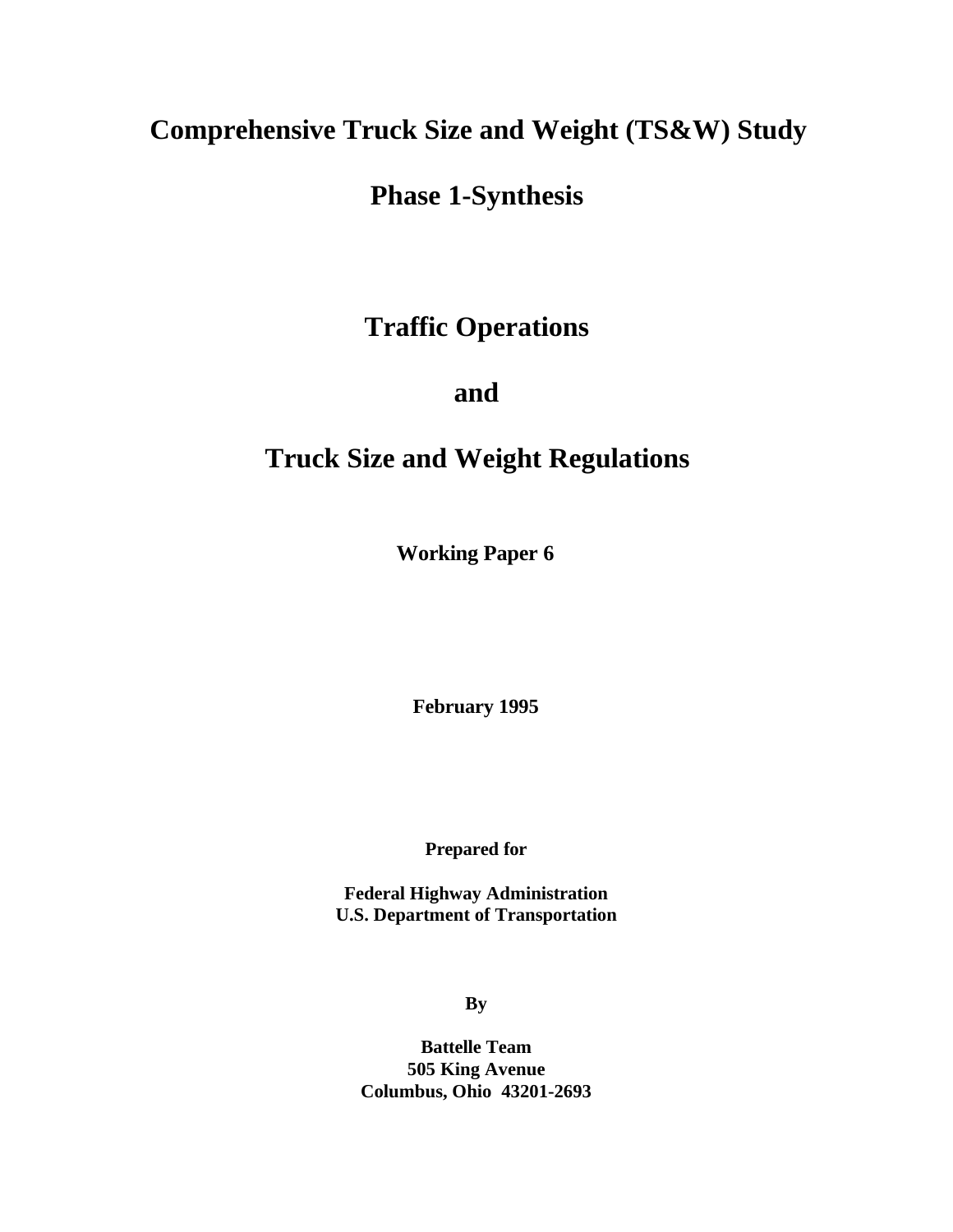### **Comprehensive Truck Size and Weight (TS&W) Study**

### **Phase 1—Synthesis**

### **Working Paper 6—Traffic Operations and TS&W Regulations**

#### **1.0 Technical Relationships of Policy Consequence Concerning Traffic Operations**

Truck size and weight regulations affect the numbers, physical characteristics, load characteristics, and operating capabilities of trucks on highways. These factors affect highway capacity (expressed in terms of the total number of vehicles a facility can handle) and the level of service experienced by highway users. This paper examines these effects.

As a precursor to the development of technical relationships between truck size and weight issues and operational considerations, this paper first describes some of the general concepts and definitions associated with traffic operations and heavy trucks.

Highway Capacity: In designing highways, traffic engineers must anticipate the amount and type of traffic that will travel on the road in order to make the highway match its anticipated use. A highway's capacity is defined as the number of vehicles that can reasonably be expected to pass a point or section of the highway during a given period of time under prevailing roadway, traffic, and control conditions. Highway capacity is usually expressed in the number of vehicles per hour.

Level of Service: The concept of level of service describes operating conditions within a traffic stream, and their perception by motorists and passengers. A level-of-service definition generally describes these conditions in terms of such factors as speed and travel time, freedom to maneuver, traffic interruptions, comfort and convenience, and safety. The *Highway Capacity Manual* (TRB; 1985) defines six levels of service. They are given letter designations with level-of-service A representing the best operating conditions and level-ofservice F representing the worst.

Passenger Car Equivalent: Since trucks and other heavy duty vehicles are larger than cars, typically have less acceleration and require more room for maneuvering, lane changing, and braking, they consume more of the highway's capacity. Traffic engineers account for the impact on capacity from large trucks and other heavy duty vehicles by assigning each class of vehicle a passenger car equivalent (PCE) value. This PCE represents the number of passenger cars that would consume the same percentage of the highway's capacity as the vehicles under consideration under prevailing roadway and traffic conditions.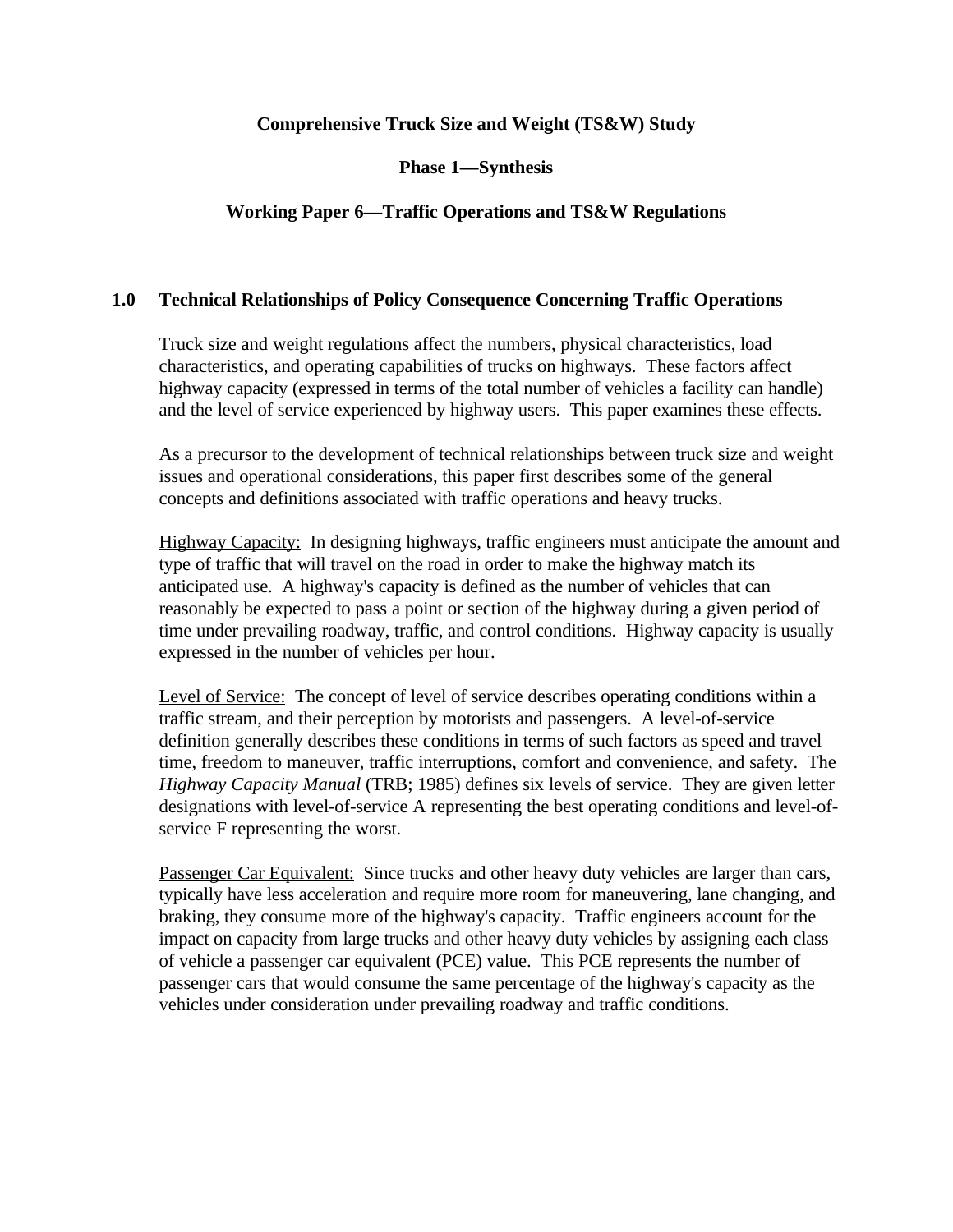As discussed later in this paper, the PCE value of a truck depends on its weight, length, engine, and other vehicle characteristics. The PCE value also depends on roadway characteristics such as number of lanes and the length and steepness of grades.

Power The maximum power that an engine can deliver is related to vehicle performance capability in accelerating and maintaining speed on grades. Power is typically expressed in units of horsepower. The power actually used by a motor vehicle for propulsion can be determined from the following equation:

$$
P = 0.00267 * R * V
$$

where

- $P = power actually used (horsepower)$
- $R = sum$  of resistances to motion, including rolling, air, grade, curve, and inertial resistances (pounds)
- $V =$  vehicle speed (miles per hour)

The maximum power output available for propulsion at a given engine speed equals the maximum gross brake horsepower at the flywheel for that engine speed less the power consumption of engine accessories, such as water pumps, generator, etc. For large trucks, 94 percent of the manufacturer's nominal horsepower rating is typically available for propulsion. (Institute of Traffic Engineers; *Traffic Engineering Handbook*; 1992)

#### **1.1 Speeds on Grades**

Trucks typically accelerate more slowly and experience greater difficulty in maintaining desirable speeds on long, steep upgrades than automobiles do. Truck characteristics affecting speed on upgrades include operating weight, horsepower, aerodynamic resistance, drive-train-to-gear ratios, and tires.

Speed reductions on grades present special problems on two-lane roads in hilly or mountainous terrain where passing opportunities are limited. Queues of vehicles may form behind slow-moving trucks on upgrades. Under such circumstances, drivers of other vehicles may be encouraged to undertake passing maneuvers under unsafe conditions.

The gross weight of a vehicle (in pounds) divided by its power (in horsepower) has been used by analysts for making approximate performance comparisons among different types of vehicles, in terms of their ability to accelerate and maintain speeds on upgrades. Estimates of the relationships between hill-climbing speed and weightto-horsepower ratio from the *Highway Capacity Manual* for typical trucks are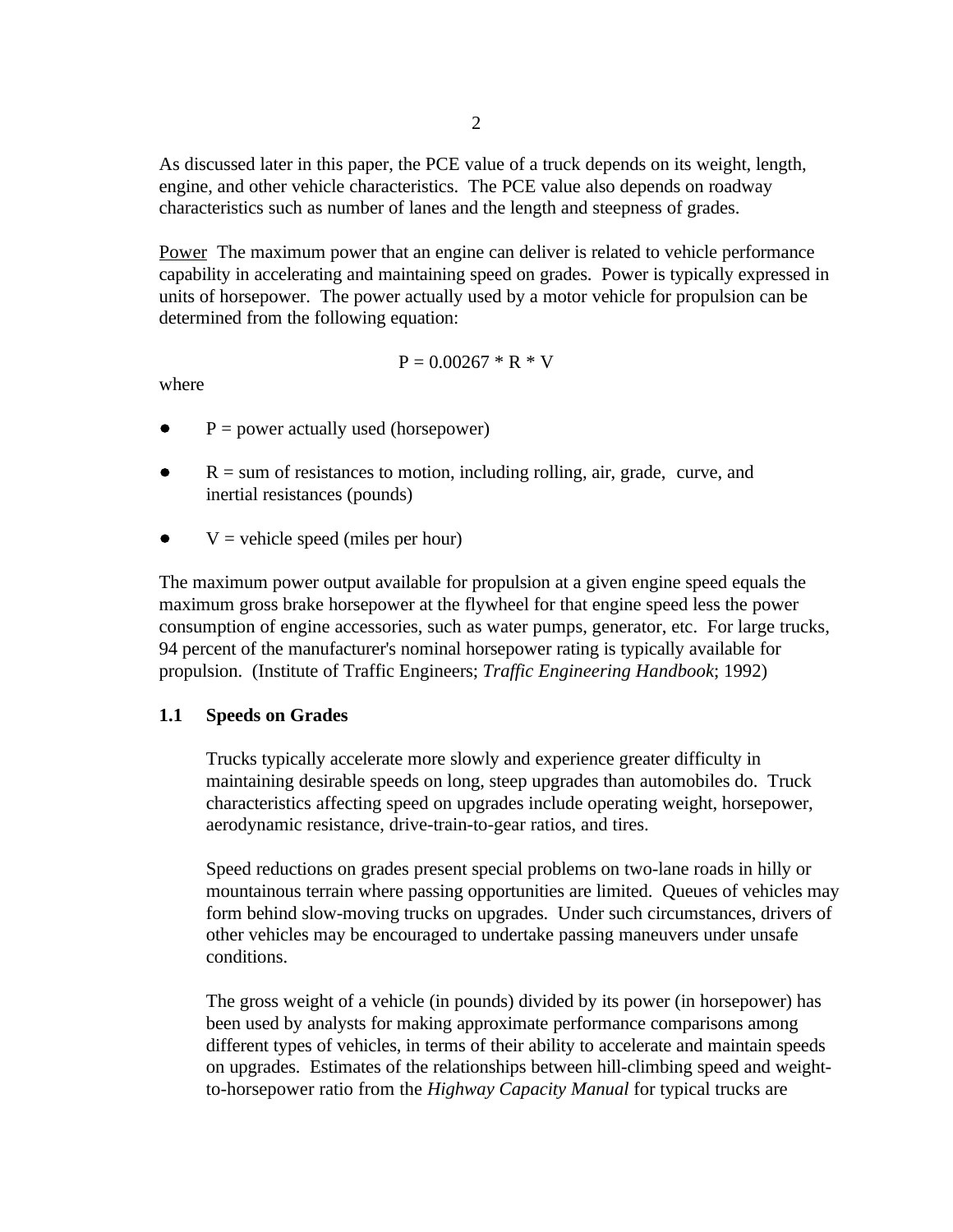shown in Exhibit 1. In general, as a truck's gross vehicle weight (GVW) increases, its acceleration capability decreases unless horsepower or other truck characteristics are also improved to compensate for the weight increase. However, since the power available for propulsion depends on engine condition and size, transmission arrangement, and engine speed, the weight-to-horsepower ratio is an imperfect measure of the ability of a truck to maintain a given speed on a given grade. As a result, states with special gradeability requirements for heavy trucks will generally express these requirements in terms of speed maintenance rather than weight-tohorsepower limits. For example, in its model regulations for longer combination vehicles (LCVs), the Western Highway Institute states that LCVs should have the ability to maintain a speed of 20 miles per hour under normal operating conditions on any grade over which the combination is to be operated.

Meyer (1992) found that, of the 20 states that routinely issue permits for longer combination vehicles (LCVs), 13 had minimum operating speed requirements for LCVs on the roads over which they operate: 15 miles per hour in 3 states, 20 miles per hour in 5 states, 40 miles per hour in 4 states, and 45 miles per hour in 1 state. An alternative approach that might be considered is to specify minimum operating speeds in relation to the speed limit. For example, regulations might require that trucks on grades be capable of operating within 20 miles per hour of the speed limit. Exceptions might be made for roads with special hill-climbing lanes that keep slowmoving trucks on grades from reducing the level of service for other traffic.

Vehicle length and type of configuration do not significantly affect speed on grades. However, longer trucks are more difficult to pass, which may exacerbate weightrelated problems with speeds on grades.

#### **1.2 Merging, Weaving, and Lane Changing**

In addition to speed impacts on grades, substantial increases in truck weight could lower truck acceleration capability, thereby making it more difficult for trucks to merge, weave, or change lanes on highways. Exhibits 2 and 3 illustrate the relationship between weight-to-horsepower ratios and acceleration capabilities of heavy vehicles. Inadequate acceleration of heavy trucks as they merge with other traffic on freeways could cause the travel speed of existing traffic to slow, thereby reducing the effective highway capacity, degrading the level of service and intensifying the need for other vehicles behind the merged trucks to change lanes or brake.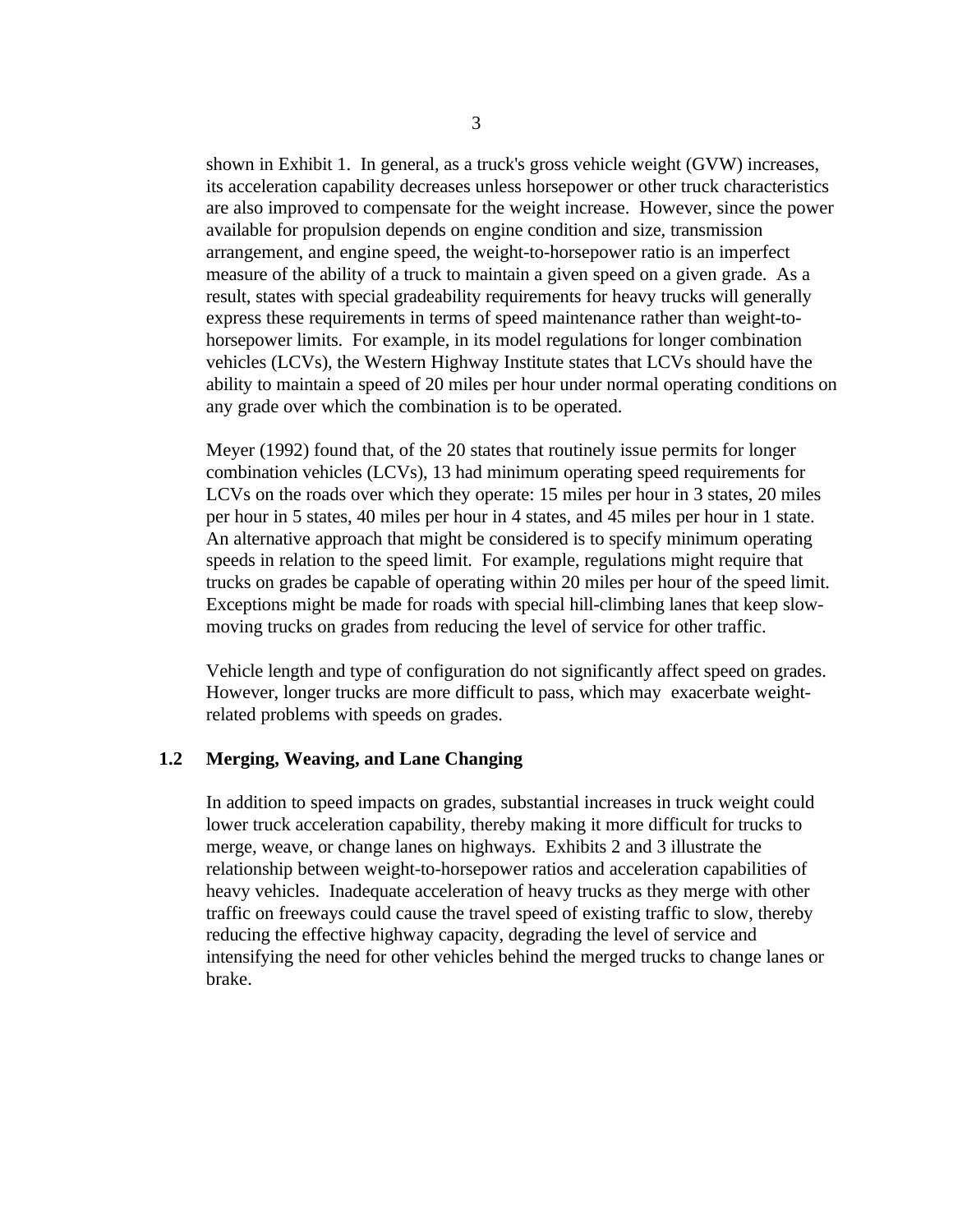Exhibit 1. Truck Hill-Climbing Speeds as a Function of Weight-to-Power Ratios

| Percent<br>Grade | 100 lb/hp<br>ភ | Truck Hill-Climbing Speed (mph)<br>200 lb/hp<br>57 | 300 lb/hp<br>28 |
|------------------|----------------|----------------------------------------------------|-----------------|
| t                | 36<br>\$       | $\overline{20}$<br>26                              | $\overline{a}$  |

Source: Estimated from figures presented in the Highway Capacity Manual (TRB, 1985)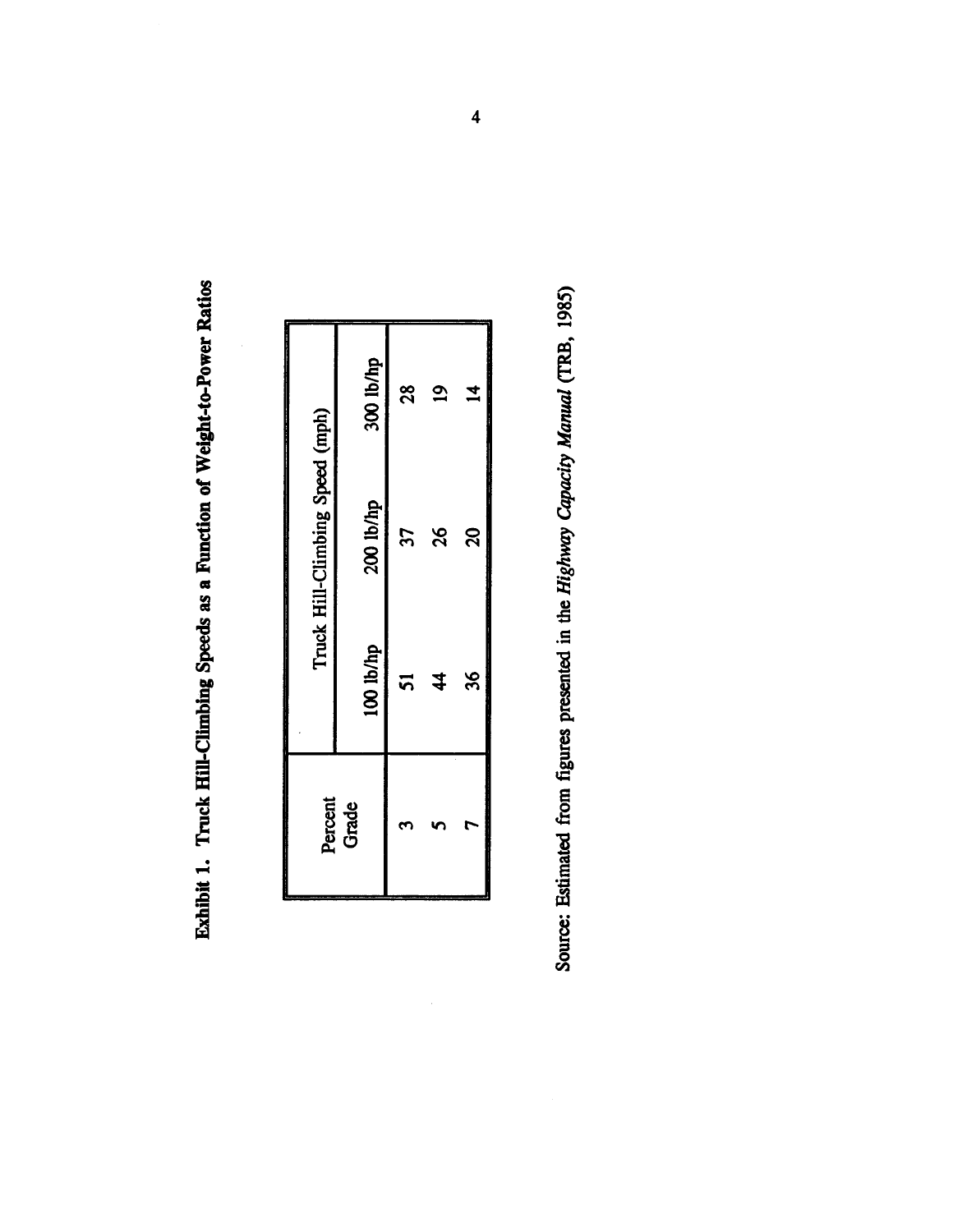Exhibit 2. Maximum Acceleration from Standing Start

|                     | Weight-to-             |                     |                   | Typical Maximum Acceleration Rate<br>on Level Road (ft/sec <sup>2</sup> ) |                         |                                                                                  |
|---------------------|------------------------|---------------------|-------------------|---------------------------------------------------------------------------|-------------------------|----------------------------------------------------------------------------------|
| Vehicle Type        | Power Ratio<br>(lb/hp) | $0$ to $10$ mph     | $0$ to $20$ mph   | $0$ to $30$ mph                                                           | $0$ to $40$ mph         | $0$ to 50 mph                                                                    |
| Passenger Car       |                        |                     |                   |                                                                           |                         |                                                                                  |
|                     | <b>3</b> និង           | 9<br>9 7 8<br>9 7 9 | 8.5<br>8.7<br>8.9 | 822<br>823<br>82                                                          |                         | 2<br>2<br>2<br>2<br>2<br>2<br>2<br>2<br>2<br>2<br>2<br>2<br>2<br>2<br>2<br>2<br> |
|                     |                        |                     |                   |                                                                           |                         |                                                                                  |
| Tractor-semitrailer |                        |                     |                   |                                                                           |                         |                                                                                  |
|                     |                        |                     |                   |                                                                           |                         | $\frac{6}{100}$                                                                  |
|                     | <b>SSS\$</b>           |                     | 2.9621            | 2.521                                                                     | $2.3$<br>$1.1$<br>$0.7$ |                                                                                  |
|                     |                        |                     |                   |                                                                           |                         |                                                                                  |

Passenger car acceleration rates based on performance equations on p. 6 of A.D. St. John and D.R. Kobett, Grade Effects on Traffic Flow Stability and Capacity, National Cooperative Highway Research Program Report 185 (Washington D.C.: Transportation Research Board, 1978). Truck acceleration based on data from T.D. Hutton, "Acceleration Performance of Highway Diesel Trucks," Paper No. 70664 (Society of Automotive Engineers, 1970).

Source: Institute of Traffic Engineers; Traffic Engineering Handbook; Prentice Hall, Englewood Cliffs NJ; 1992.

 $\overline{5}$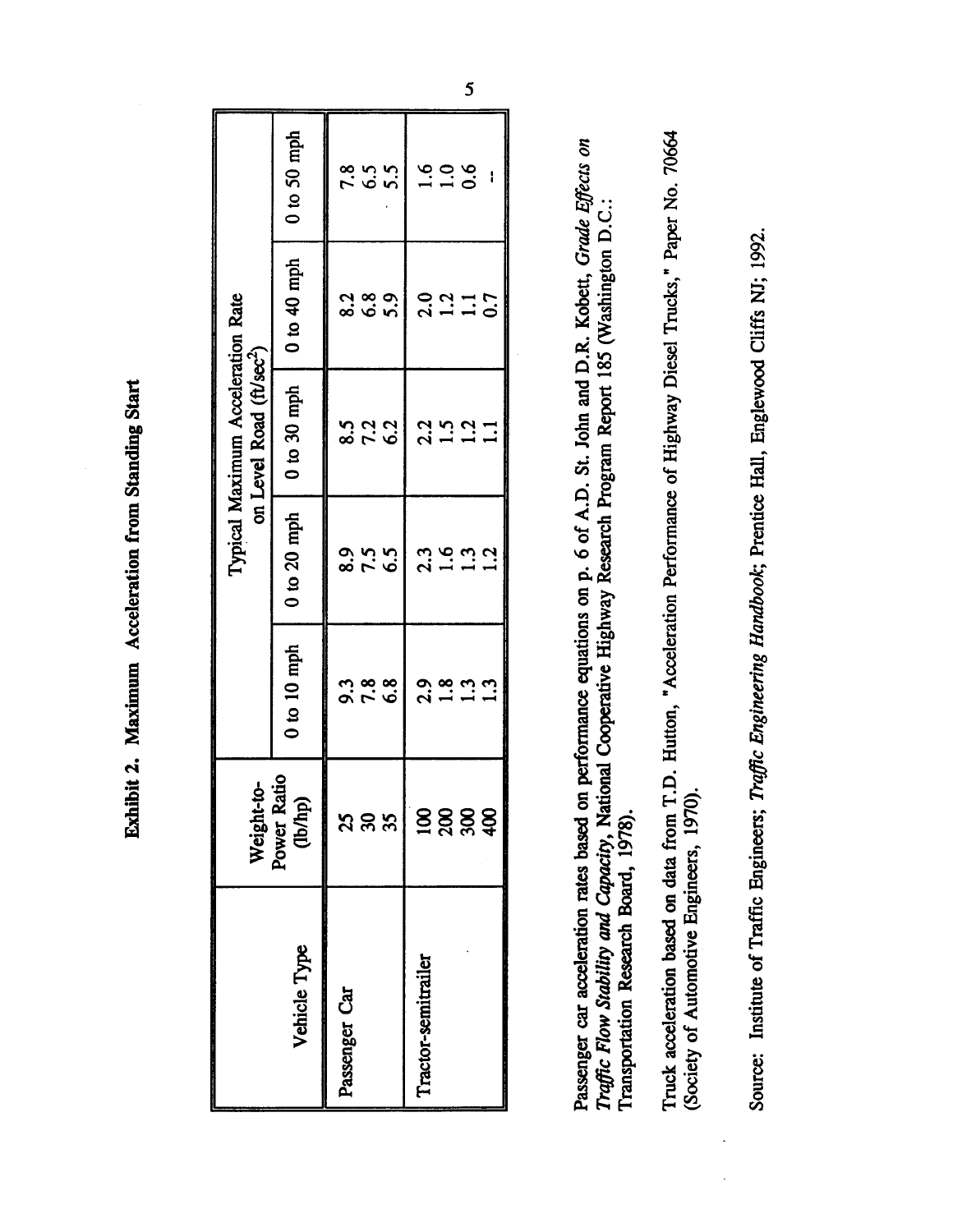Exhibit 3. Maximum Acceleration for 10-mph Increments

|                     | Weight-to-            |                                      |                         | Typical Maximum Acceleration Rate<br>on Level Road (ft/sec <sup>2</sup> ) |                         |
|---------------------|-----------------------|--------------------------------------|-------------------------|---------------------------------------------------------------------------|-------------------------|
| Vehicle Type        | Power Ratio<br>(b/hp) | 20 to 30 mph                         | 30 to 40 mph            | 40 to 50 mph                                                              | 50 to 60 mph            |
| Passenger car       |                       |                                      |                         |                                                                           |                         |
|                     | <b>388</b>            | 8<br>2<br>8<br>2<br>3<br>8<br>3<br>3 | 1 8 0<br>7 5 0<br>7 5 0 |                                                                           | 5<br>15 4 30<br>15 4 30 |
|                     |                       |                                      |                         |                                                                           |                         |
| Tractor-semitrailer |                       |                                      |                         |                                                                           |                         |
|                     | 8888                  | 1.309<br>2.109<br>2.10               | 5<br>0004<br>1000       | 0<br>0<br>0<br>0<br>0<br>0                                                | 0.4                     |
|                     |                       |                                      |                         |                                                                           | $\mathbf{I}$            |
|                     |                       |                                      |                         |                                                                           |                         |

Based on the same data as Exhibit 2

Source: Institute of Traffic Engineers; Traffic Engineering Handbook; Prentice Hall, Englewood Cliffs NJ; 1992.

 $\overline{6}$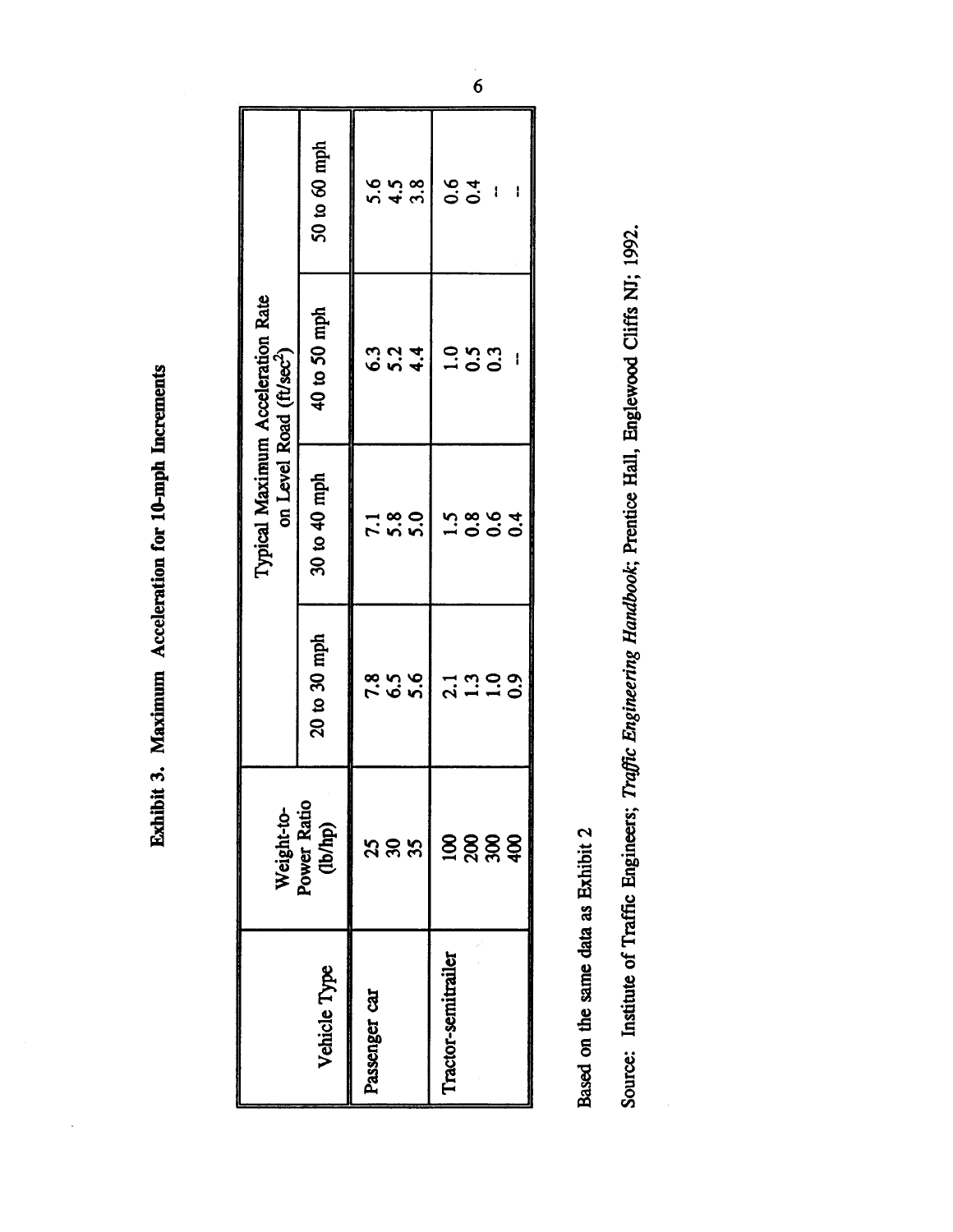Other factors being equal, increased truck length also makes merging, weaving, and changing lanes more difficult, although such effects are very difficult to quantify.

In many states, trucks are restricted to the rightmost lanes and are prohibited from using the leftmost or median passing lanes except where necessitated by left-hand exits and merges. The effect of this regulation is to increase the density of trucks in the rightmost lanes. Where there are large volumes of traffic entering or exiting the freeway, trucks tend to dwell in the second lane to avoid frequent lane and speed changes caused by merging traffic. This creates a barrier to merging traffic. Research on this effect is limited and inconclusive, but indicates that, when the freeways are saturated during peak periods, trucks and automobiles stay in the acceleration lanes longer than normal, and many merges are forced (Grenzeback, 1990).

In a study conducted for the Association of American Railroads, Mingo (1991) found that tractor-trailers cause significantly more lane changes per mile of operation than do passenger cars on a per-vehicle basis. The study used the INTRAS traffic simulation model, which simulates the behavior of individual vehicles and includes the capability of counting the total number of lane changes.

#### **1.3 Capacity Effects and Passenger Car Equivalents**

The *Highway Capacity Manual* presents detailed tables of PCE values on freeways for light (100 lb/hp), medium (200 lb/hp), and heavy (300 lb/hp) trucks as a function of the steepness and length of grade, the percentage of trucks in the traffic stream, and number of lanes. Exhibit 4 shows PCE values by type of truck, steepness of grade, and length of grade for four-lane freeways with 6 percent trucks. PCE values increase for steeper and longer grades, since as heavy vehicles travel up a grade, their impact becomes more severe as their speeds decrease. There are no differences between medium and heavy trucks for grades of one-quarter mile or less. However, the differences are significant for exceptionally long and steep grades.

In a study for the Association of American Railroads (AAR), Mingo (1994) used FRESIM, a microscopic freeway simulation model in which individual vehicles are simulated on a second-by-second basis, to develop PCE factors for several different types of trucks: a 28-foot single-unit truck, a 65-foot tractor-semitrailer with a medium load, a 65-foot tractor-semitrailer with a full load, a 70-foot double-bottom trailer truck, and a 110-foot longer combination truck. The methodology involved making a large number of FRESIM runs for each of five typical freeway sections (urban, rural on flat terrain, rural on rolling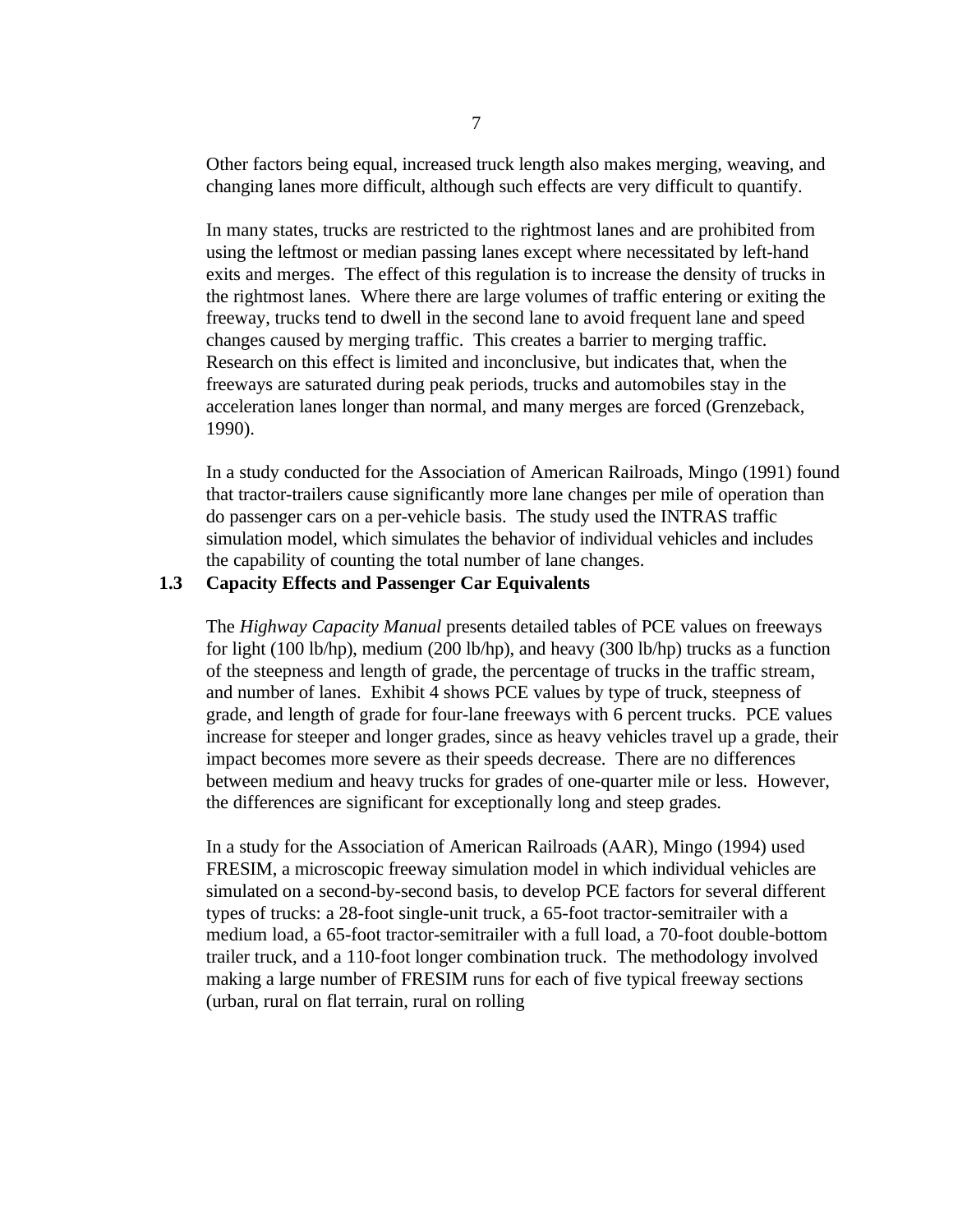Exhibit 4. Passenger Car Equivalents on Freeways by Truck Type and Grade

|                                      |                   |                     |                   | Passenger-Car Equivalent |                   |                                   |
|--------------------------------------|-------------------|---------------------|-------------------|--------------------------|-------------------|-----------------------------------|
|                                      | Light Truck       | $(100$ lb/hp)       | Medium Truck      | (200 1b/hp)              |                   | <b>Heavy Truck</b><br>(300 lb/hp) |
| Length<br>Grade of Grade<br>(%) (mi) | Freeway<br>4-Lane | 6-8 Lane<br>Freeway | Freeway<br>4-Lane | 6-8 Lane<br>Freeway      | Freeway<br>4-Lane | 6-8 Lane<br>Freeway               |
| $0 - 0.25$                           |                   |                     |                   |                          |                   |                                   |
| $\geq 1.50$                          |                   |                     |                   |                          |                   |                                   |
| $0 - 0.25$                           |                   |                     |                   |                          |                   |                                   |
| $\geq 1.50$                          |                   |                     |                   |                          |                   |                                   |
| $0 - 0.25$                           |                   |                     |                   |                          |                   |                                   |
| $\geq 1.50$                          |                   |                     |                   |                          | $\frac{8}{1}$     | $\overline{A}$                    |

Source: Highway Capacity Manual (TRB, 1985)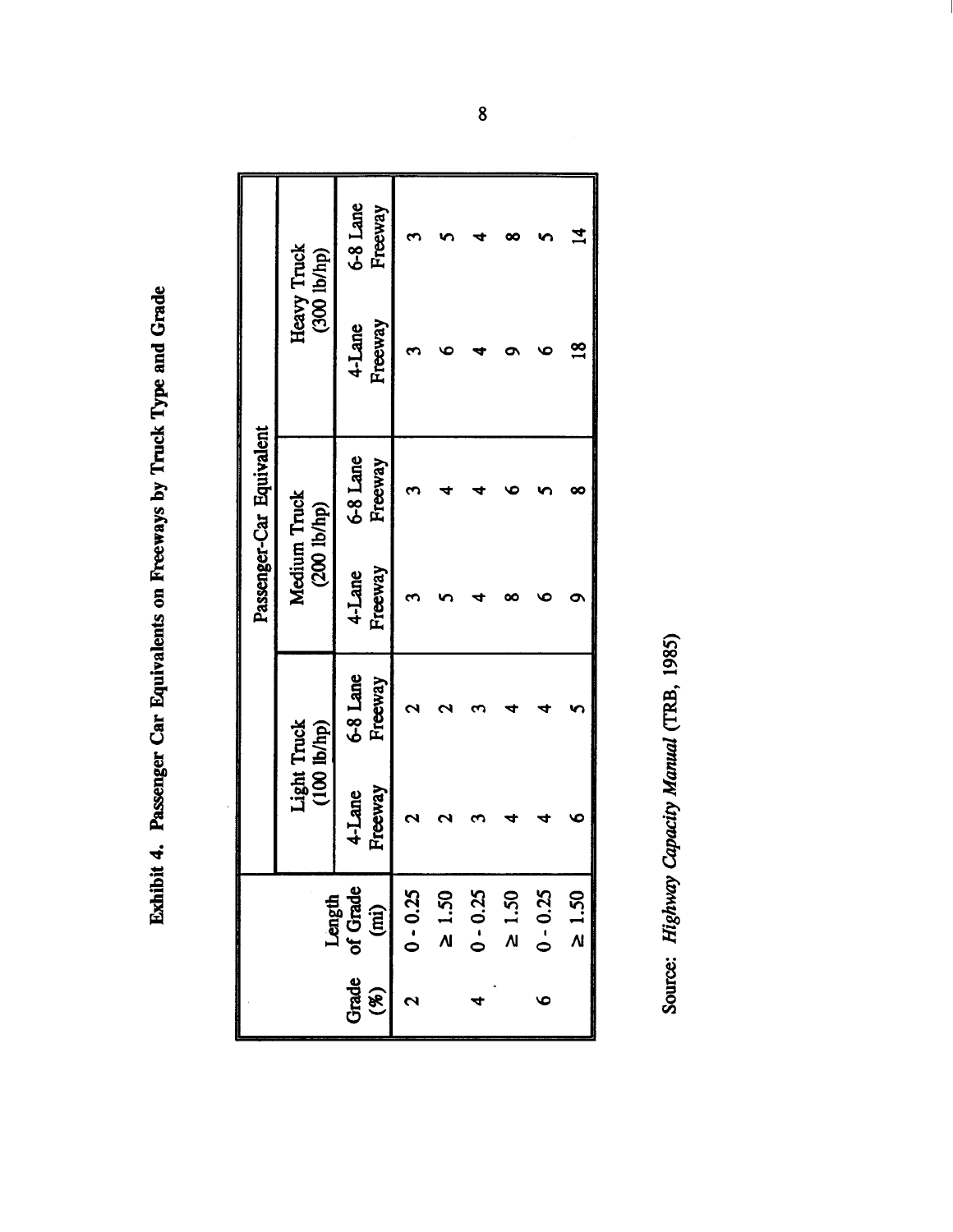terrain, and two rural on mountainous terrain), covering variations in traffic volumes and vehicle mix. Regression analysis was then used to estimate the relative impacts on travel time and on capacities for different types of vehicles. Mingo recommends PCE values based on travel times as the most appropriate for general application, since truck travel occurs much less frequently during saturated-flow conditions than during moderate-to-heavy flow conditions. Exhibit 5 presents the travel-time-based PCE values developed by Mingo for the five freeway sections and five truck types. The "general freeway" truck PCEs recommended in the Highway Capacity Manual are 1.7 for flat terrain, 4.0 for rolling terrain, and 8.0 for mountainous terrain.

The PCE values developed by Mingo for 110-foot combinations are considerably greater than his PCE values for fully-loaded tractor-semitrailers and 70-foot double bottoms. Much of the difference could be due to the poor acceleration characteristics assumed by Mingo for long combinations. FRESIM allows the model user to define performance characteristics for each of the vehicle types simulated. For maximum acceleration, a key characteristic affecting PCE values, Mingo used FRESIM default values for four of the truck types analyzed and developed special inputs for long combinations to reflect lower power-to-weight ratios. For example, at a speed of 80 feet per second, the maximum acceleration rate assumed by Mingo for long combinations was 0.033 ft/sec<sup>2</sup>, as compared with 0.325 ft/sec<sup>2</sup> for fullyloaded tractor-semitrailers and  $0.141$  ft/sec<sup>2</sup> for 70-foot double bottoms. If it is instead assumed that the power of long combination engines is increased to compensate for their greater weights, the PCE values for these trucks would be much closer to those of double bottoms.

The PCE values of trucks are affected by both length and weight. However, no studies have been found that separate these two effects.

In considering the net effects of changes in truck size and weight limits on capacity and level of service, it is important to consider not only the effects of changes in limits on PCE values for trucks, but also how the changes in limits affect truck volumes on congested roads. Generally, these two effects operate in opposite directions; e.g., increases in truck weight limits will increase PCE values for fullyloaded trucks, but will decrease truck volumes.

In assessing the role of heavy trucks in causing congestion-related delays to other vehicles, the types of highways used and time of travel by these trucks are important considerations. Heavy trucks traveling on congested highways during peak periods can delay other vehicles. Conversely, heavy trucks traveling on low-volume multilane roads during off-peak periods have little if any effect on delays to other vehicles. According to *Highway Statistics*, in 1992 combinations accounted for 4.4 percent of vehicle miles of travel (VMT)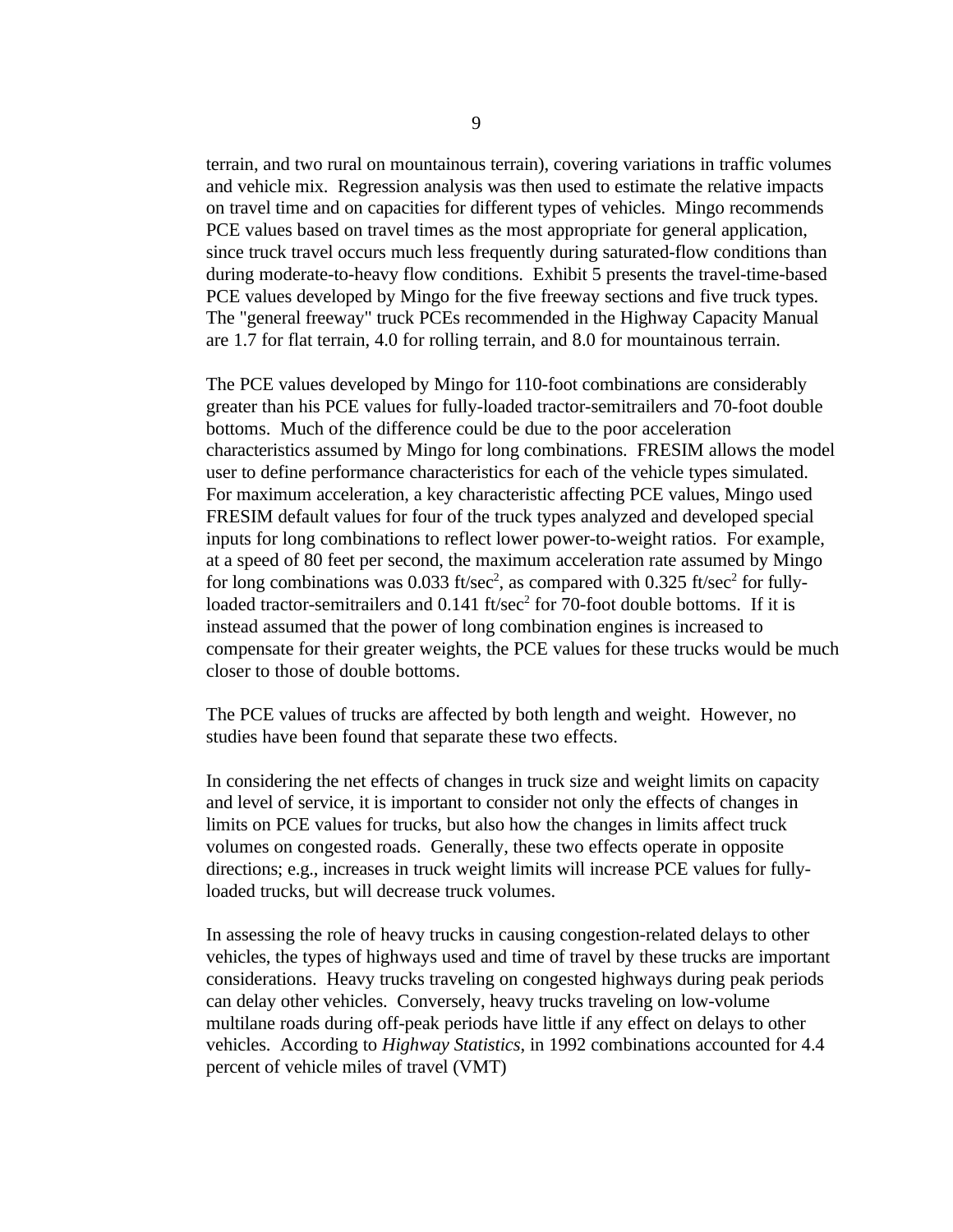Exhibit 5. Passenger Car Equivalents for Different Truck Types on Typical Freeway Sections from AAR Study

|                                       | Urban  | Rural -- Flat | Rural -- Rolling | Mountainous 1 | Mountainous 2 |
|---------------------------------------|--------|---------------|------------------|---------------|---------------|
| Single Unit Truck                     | 1.887  | 1.189         | 1.402            | 1.346         | 1.832         |
| Tractor-Semi with<br>Medium Load      | 3.349  | 2.516         | 2.760            | 3.001         | 3.361         |
| Tractor-Semi with<br><b>Full Load</b> | 4.844  | 3.146         | 3.803            | 4.262         | 4.613         |
| Double Bottom                         | 6.881  | 5.130         | 6.346            | 7.302         | 13.765        |
| Long Combination                      | 10.890 | 10.080        | 12.115           | 17.093        | 70.715        |
|                                       |        |               |                  |               |               |

Source: Mingo and Zhuang; Passenger Car Equivalents of Larger Trucks Derived from Use of FRESIM Model; 1994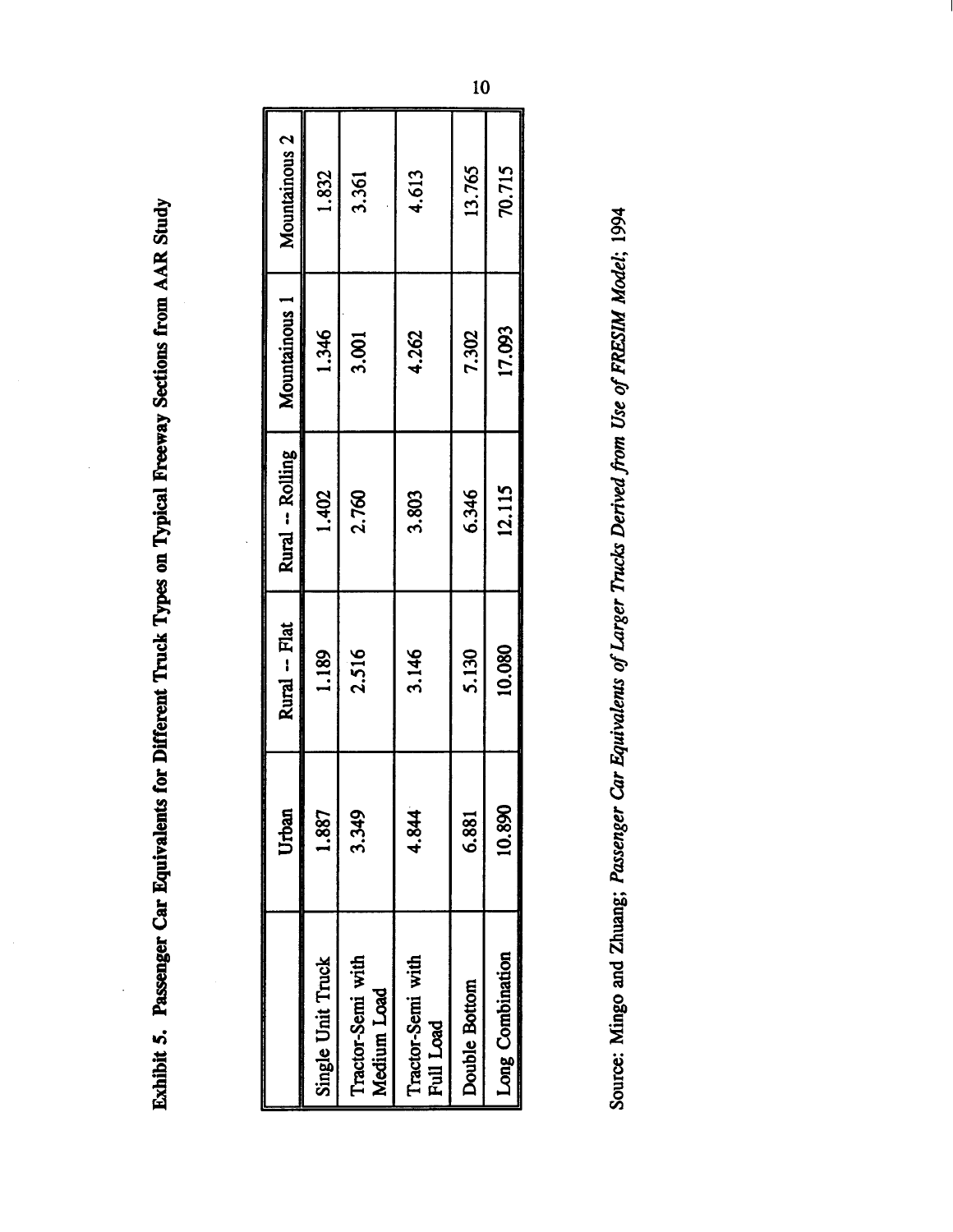on the nation's highways. However, they accounted for 15.3 percent of VMT on rural Interstates and 5.7 of VMT on urban Interstates.

On rural Interstates, heavy trucks travel a lower-than-average portion of their miles on the most congested highways. Approximately 32.2 percent of all rural interstate highway traffic travels on roads with the highest volume-to-capacity (v/c) ratios (peak period v/c ratios equal to 0.65 or more). However, only 27.8 percent of truck travel is on roads with peak period v/c ratios greater than 0.65 (Highway Performance Monitoring System, 1989 Data Tape). The category "trucks" in the HPMS data actually includes all trucks and buses with more than four tires. In the 1989 data tape, HPMS section data records do not contain a breakdown by type of truck, so any attempt to analyze the impact of truck size and weight regulations (which generally will impact only the largest or heaviest of trucks) could be impaired by this lack of distinction in the data. The 1993 HPMS data tape will provide separate estimates of truck percentages for single-unit trucks and combinations.

Regarding urban freeways, Grenzeback (1990) notes that as a general pattern, highly congested freeway segments tend to have slightly lower truck percentages than moderately congested freeway segments. Specifically, he estimated that thirty percent of freeway segments in Los Angeles, twenty percent of freeway segments in San Francisco, and ten percent of freeway segments in San Diego are highly congested (with stop-and-go traffic averaging less than 35 miles per hour). Large truck volumes accounted for 3.5 percent of total traffic on these segments, while large truck volumes on moderately congested freeway segments accounted for 4.2 percent of total traffic.

#### **1.4 Marginal Costs**

In an analysis for the Association of American Railroads (AAR) of Travel-Time Costs of Increased Truck Travel on Rural Interstate Highways, Mingo estimated the marginal cost to other vehicles associated with an additional mile of travel of a typical combination truck. On average, Mingo found that removing one truck from the rural Interstate system during peak travel hours would save an average of 79 cents per mile of travel in time costs -- 17 cents on flat freeways, \$1.21 on rolling freeways, and \$2.50 on mountainous freeways. He also found that removing one randomly selected truck from the rural Interstate system would save an average of 31 cents per mile of travel in time costs -- 7.5 cents on flat freeways, 46 cents on rolling freeways, and \$1.00 on mountainous freeways.

Mingo's estimates were developed using an assumed value of time of \$15 per vehicle hour and the speed versus volume-to-capacity relationship shown in Exhibit 6. This relationship, which is based on the Greenshield's traffic-flow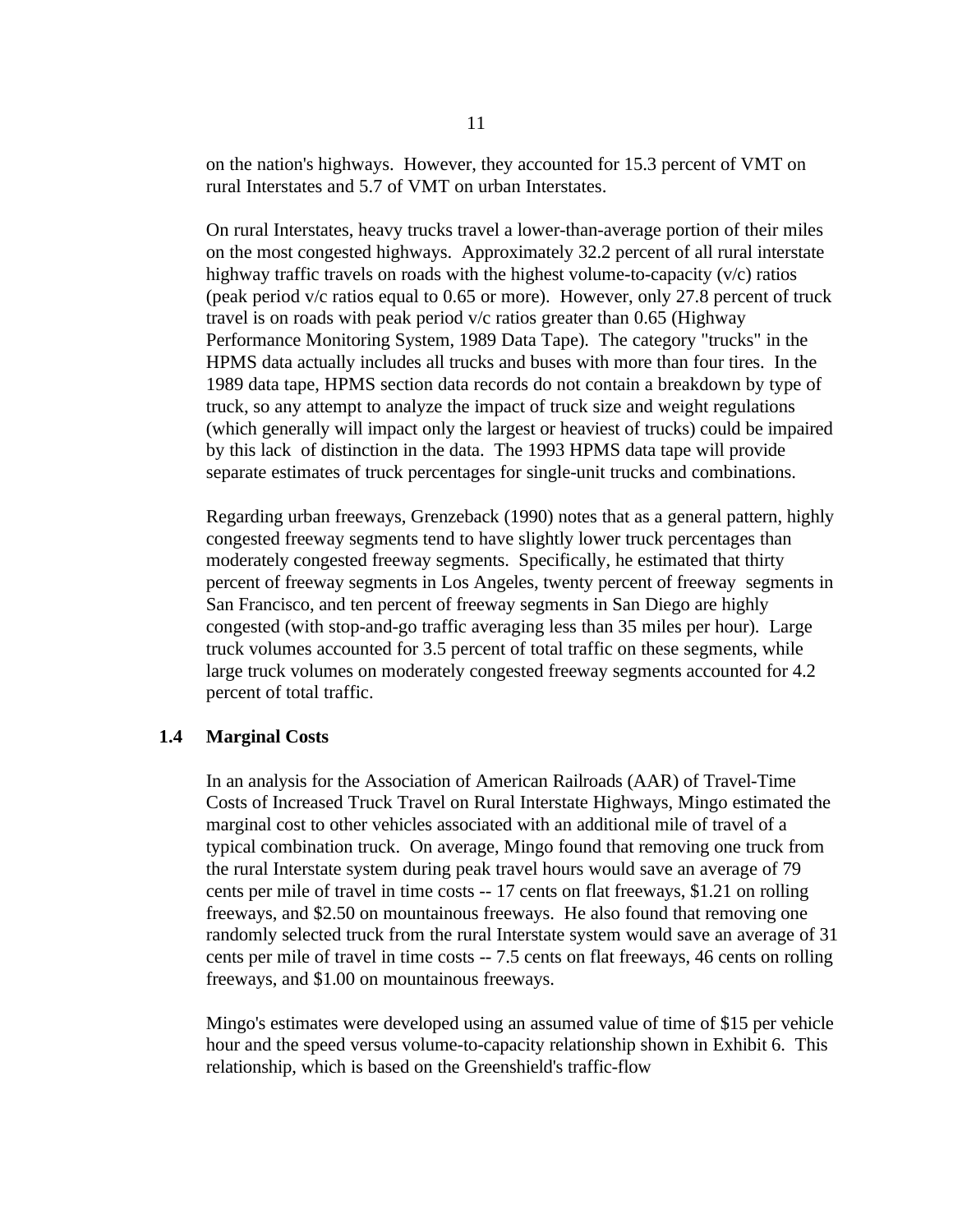

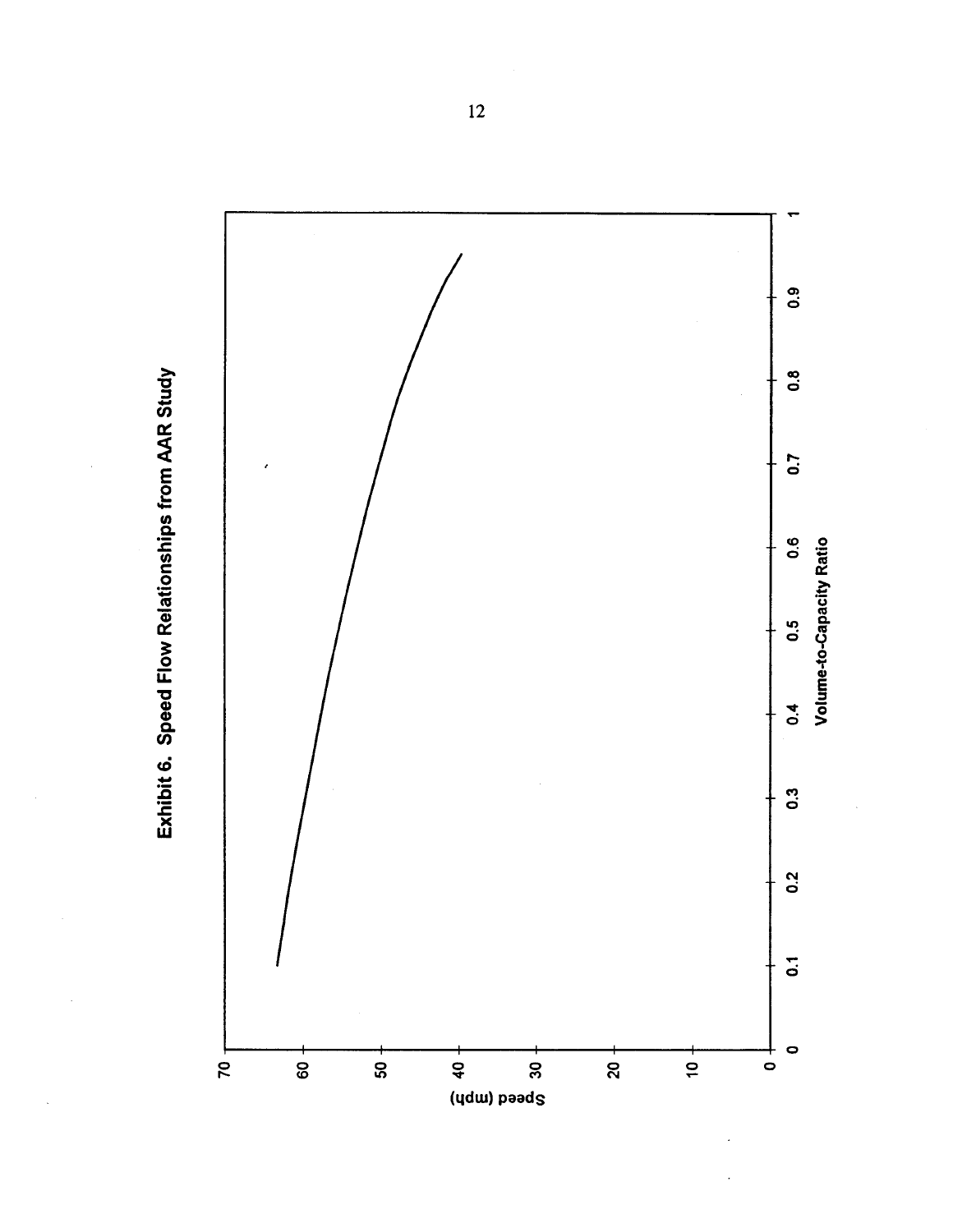equation, is similar in shape to speed-volume relationships presented in the 1985 *Highway Capacity Manual*. However, recent research has resulted in very substantial revisions to these relationships. Exhibit 7 shows the speed-flow relationships for multilane highways from the 1985 *Highway Capacity Manual*, and from a 1992 revision to the manual. The new relationships keep speeds constant until 75 percent of capacity, and drop only 5 miles per hour between 75 and 100 percent of capacity. The old relationships were parabolic, with speeds decreasing over the entire range of flows. For a freeway with a free-flow speed of 60 miles per hour, speeds dropped to about 50 miles per hour at 90 percent of capacity and to about 30 miles per hour at 100 percent of capacity. The practical implications of these differences are of great importance in calculating marginal congestion costs. Using a PCE value of 4.0 for trucks and \$15 per vehicle hour as the value of time, the added cost per truck mile using the speed versus volume-to-capacity ratio curve shown in Exhibit 4 is 23 cents per truck mile at a v/c ratio of 0.5. However, using the 1992 revisions to the *Highway Capacity Manual*, the marginal time delay cost would be less than one cent per truck mile at this v/c ratio. Under the same assumptions, the marginal cost is about 80 cents per truck mile at a v/c ratio of 0.8 versus roughly 20 cents per truck mile using the 1992 revisions to the *Highway Capacity Manual*.

#### **1.5 Signalized Intersections**

The duration of the yellow phase should provide adequate time for vehicles not stopping at a traffic signal to clear the intersection. According to Hutchinson (1988), typical clearance times at signalized intersections are generally inadequate for existing combination vehicles. Increasing the length of combinations would increase the time required for these vehicles to pass through a signalized intersection and exacerbate this problem. TRB Special Report 227 (1990) estimated that 80- to 85-foot doubles would require at least 0.5 to 0.6 seconds of additional clearance time relative to the existing five-axle twins or tractor-semitrailers to safely cross and clear the intersection.

#### **1.6 Longitudinal Barriers**

Longitudinal barriers such as guardrails, bridgerails, and median barriers are designed to reduce the severity of accidents by restraining and redirecting vehicles upon impact. Most existing longitudinal barriers are designed for passenger vehicles up to 4,500 pounds and center-of-gravity heights of 24 inches (Hirsch 1986). Although designers have developed barriers for restraining and redirecting trucks, such barriers are not widely used (TRB Special Report 225; 1990). Thus, increasing truck sizes and weights is not expected to significantly affect costs for longitudinal barriers.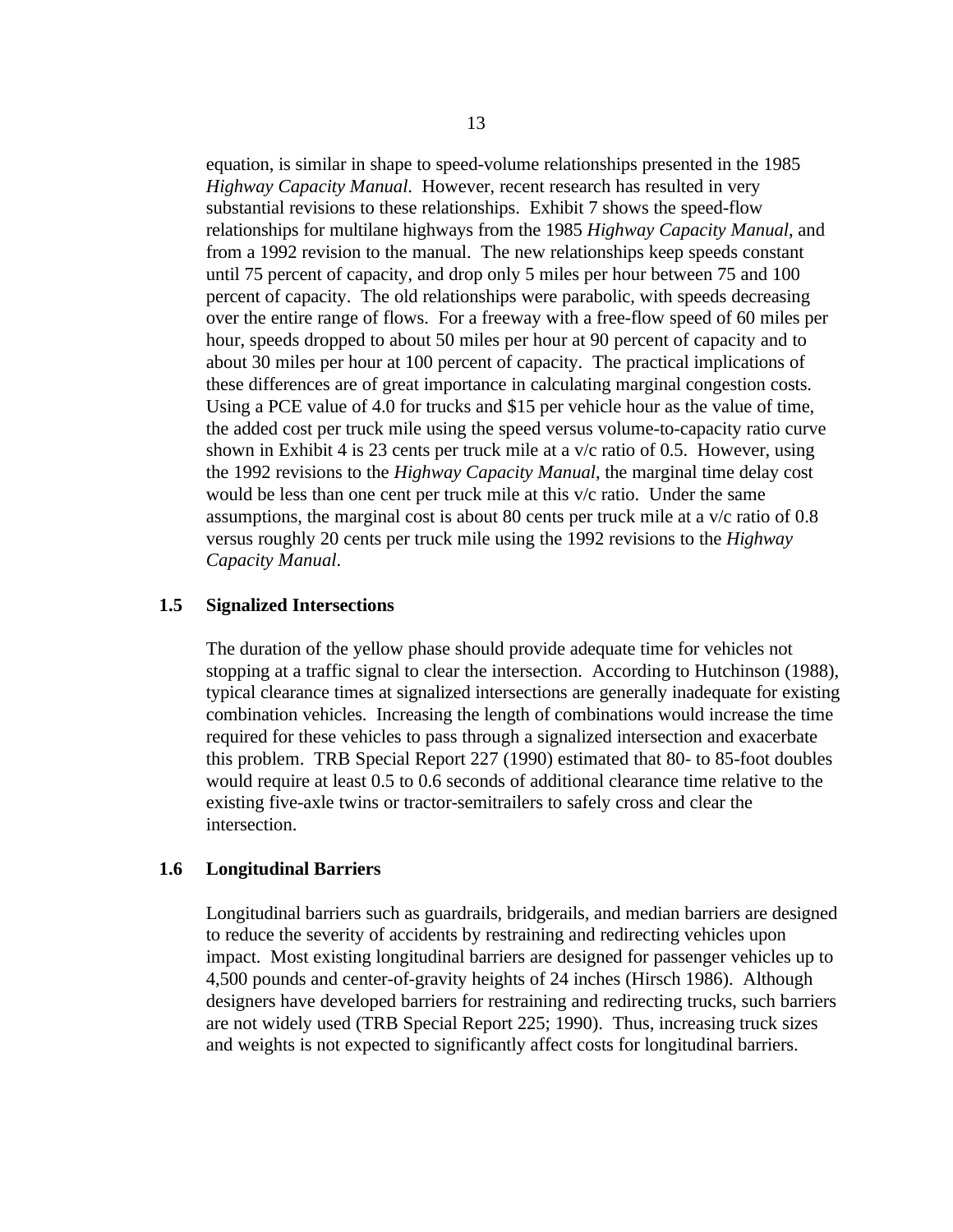

 $\begin{array}{c} 1 \\ 1 \\ 1 \end{array}$ 

Exhibit 7. Speed-Flow Relationships for Multilane Highways

AVERAGE TRAVEL SPEED (MPH)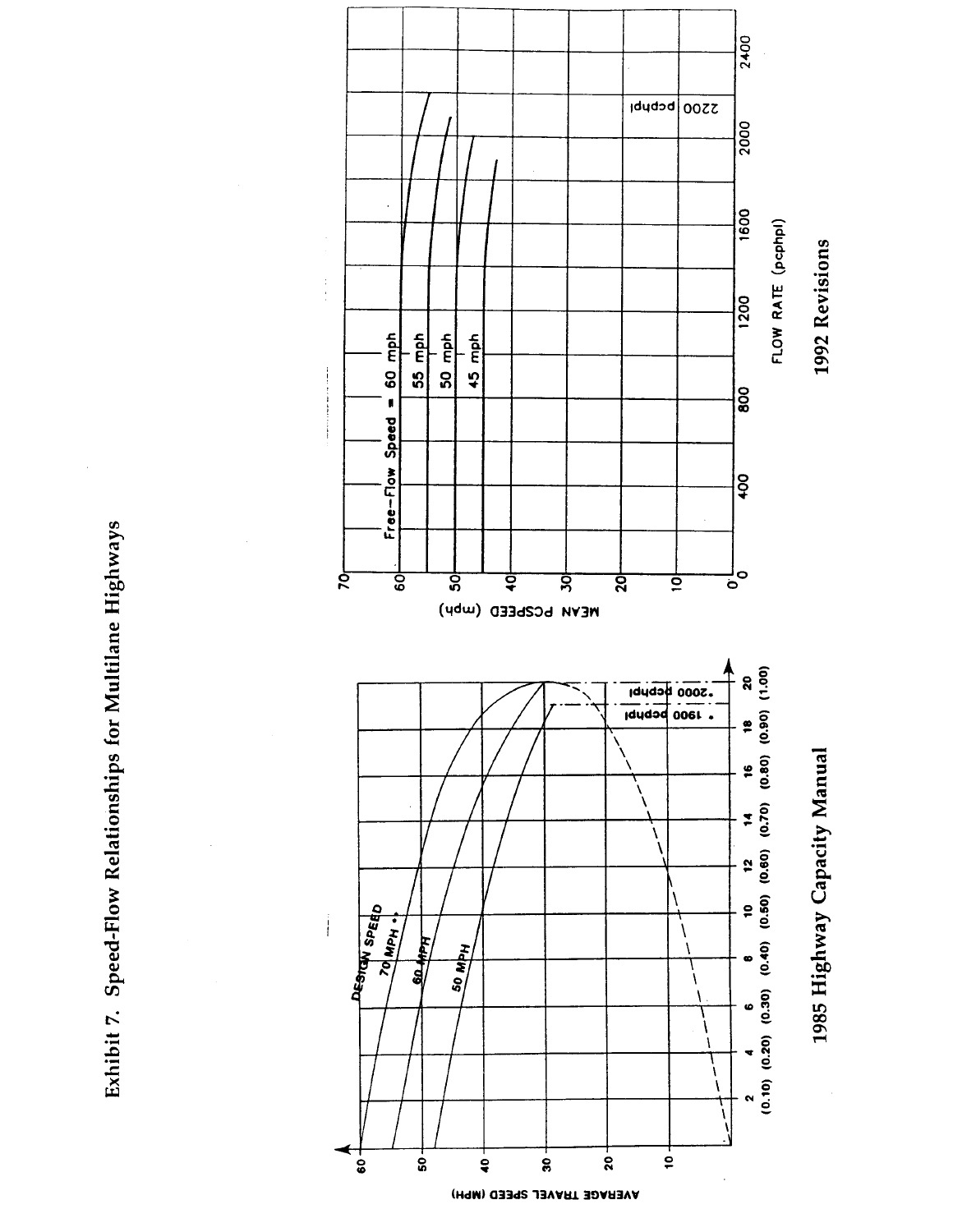#### **1.7 Sign Placement**

The Manual on Uniform Traffic Control Devices (MUTCD; 1988) provides criteria for the placement of warning signs in advance of hazardous locations. These criteria take into account the time required for driver judgment about what action to take and the time required for the action itself (for example, stopping or decelerating to a lower speed). Harwood (1990) found that MUTCD criteria for sign placement should be revised to account for the fact that trucks require longer stopping distances than passenger vehicles. To the extent that increases in vehicle weights may reduce the stopping distance performance of trucks (an issue discussed in Working Paper No. 5), further revisions in these criteria might be desirable. However, Harwood notes that his recommended changes in advance warning sign placement criteria would not be necessary if "trucks with anti-lock braking systems come into nearly universal use." Thus, requiring the use of anti-lock brakes on trucks carrying increased weights would obviate the need for changes in sign placement criteria to accommodate these trucks.

#### **2.0 Knowledge Gaps and Research Needs**

In general, increasing the weight or length of a truck without making other compensating changes (such as a more powerful engine) will worsen the performance of the truck from a traffic operations perspective. However, changing size and weight limits can also reduce the total volume of truck traffic on highways, so that the net effect of increased size and weight on traffic operations could be positive or negative. Research is needed to determine the incremental effects of changes in size and weight, so that it becomes possible to analyze how specific changes in regulations will affect congestion and traffic operations.

Most past research on passenger car equivalents for heavy vehicles has focused on developing information useful to highway planners and traffic operations analysts for designing highways and traffic operating systems. Little emphasis was placed on developing specific information about how PCE values vary with truck weights, truck lengths, and other truck characteristics that might be affected by changes in truck size and weight regulations.

To estimate the impacts of trucks on congestion, better information is needed on the volume of truck traffic on different types of facilities, distributed by configuration, operating weight, and time of day.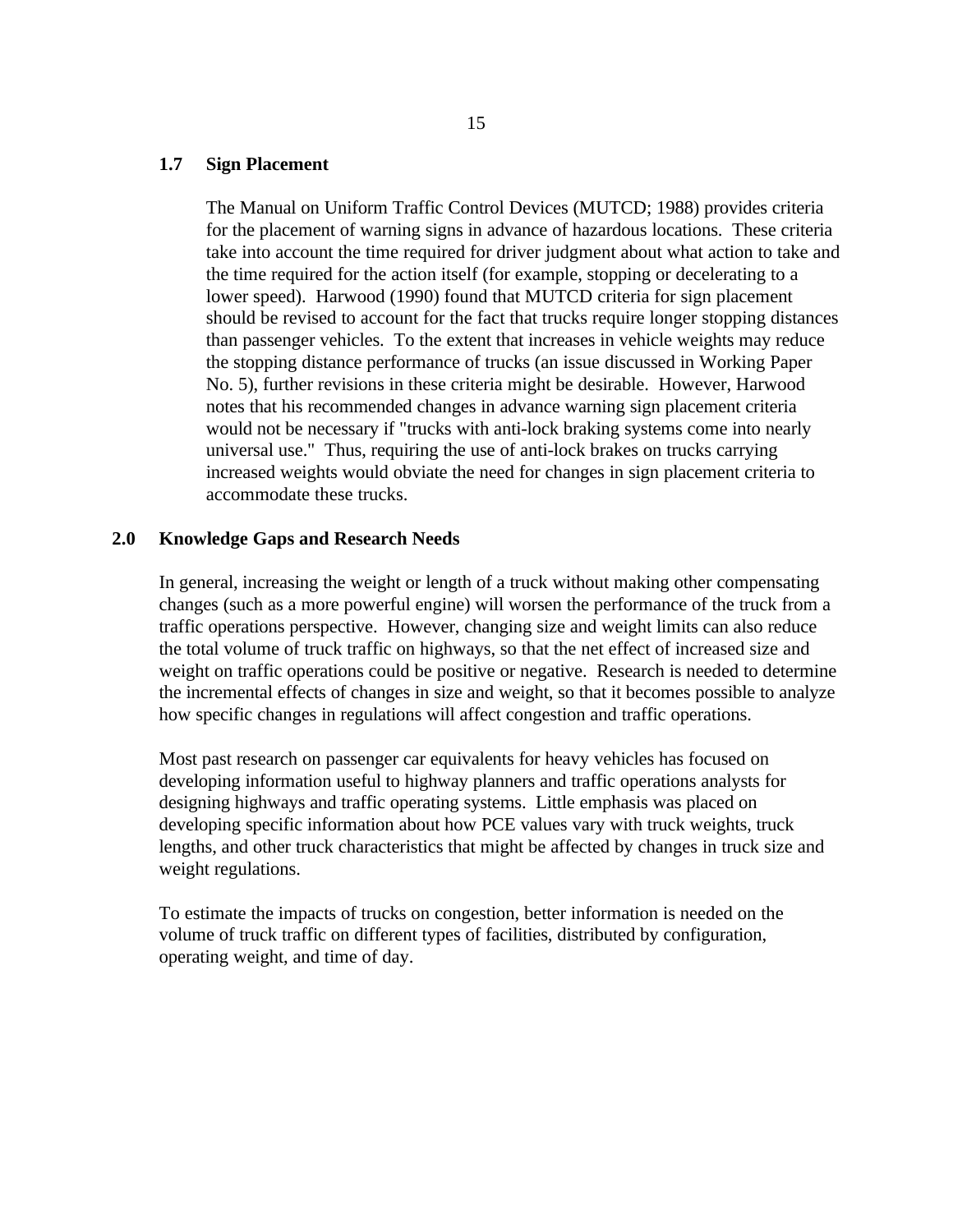#### **3.0 References**

## 1994

Mingo, R.D., and L. Zhuang, *Passenger Car Equivalents of Larger Trucks, Derived from Use of FRESIM Model*, prepared for Association of American Railroads; Washington, D.C., 1994.

## 1993

Sparks, Gordon A., Russell D. Neudorf, John B. Robinson, and Don Good, "Effect of Vehicle Length on Passing Operations," *Journal of Transportation Engineering*, Volume 119, No. 2, March/April 1993.

## 1992

Gurney, A, "Perceptions of the Environmental Impacts of Heavy Vehicles," Cambridge Conf., p 25, *Heavy Vehicles and Roads: Technology, Safety and Policy* (1992), edited by D. Cebon and C. Mitchell, Proceedings of the Third International Symposium on Heavy Vehicle Weights and Dimensions, University of Cambridge, June 1992, Cambridge Conference, June 1992.

Institute of Traffic Engineers; *Traffic Engineering Handbook*, 1992.

Meyer, M., H. Cohen and P. Roberts, *While Paper on the Feasibility of Longer Combination Vehicles*, prepared for the AASHTO Joint Committee on Domestic Freight Policy; NCHRP Project 20-7, Task 50, 1992.

Nix, Fred P., *Motor Carrier Transport Study: The Impact of Weight and Dimension Regulations on Trucking*, Project No. 1-1033-A5, prepared for National Transportation Act Review Commission, Ottawa, July 23, 1992.

## 1991

Good, D., Fiander-Good Associates Ltd; J.B.L. Robinson, University of New Brunswick; G. Sparks and R. Neudorf, Clayton, Sparks and Associates Ltd., "The Effect of Vehicle Length on Traffic on Canadian Two-Lane, Two-Way Roads," 1991-03.

Mingo, R.D., "Travel-Time Costs of Increased Truck Travel on Rural Interstate Highways," prepared for the Association of American Railroads, Intermodal Policy Division, Washington, D.C., November 1991.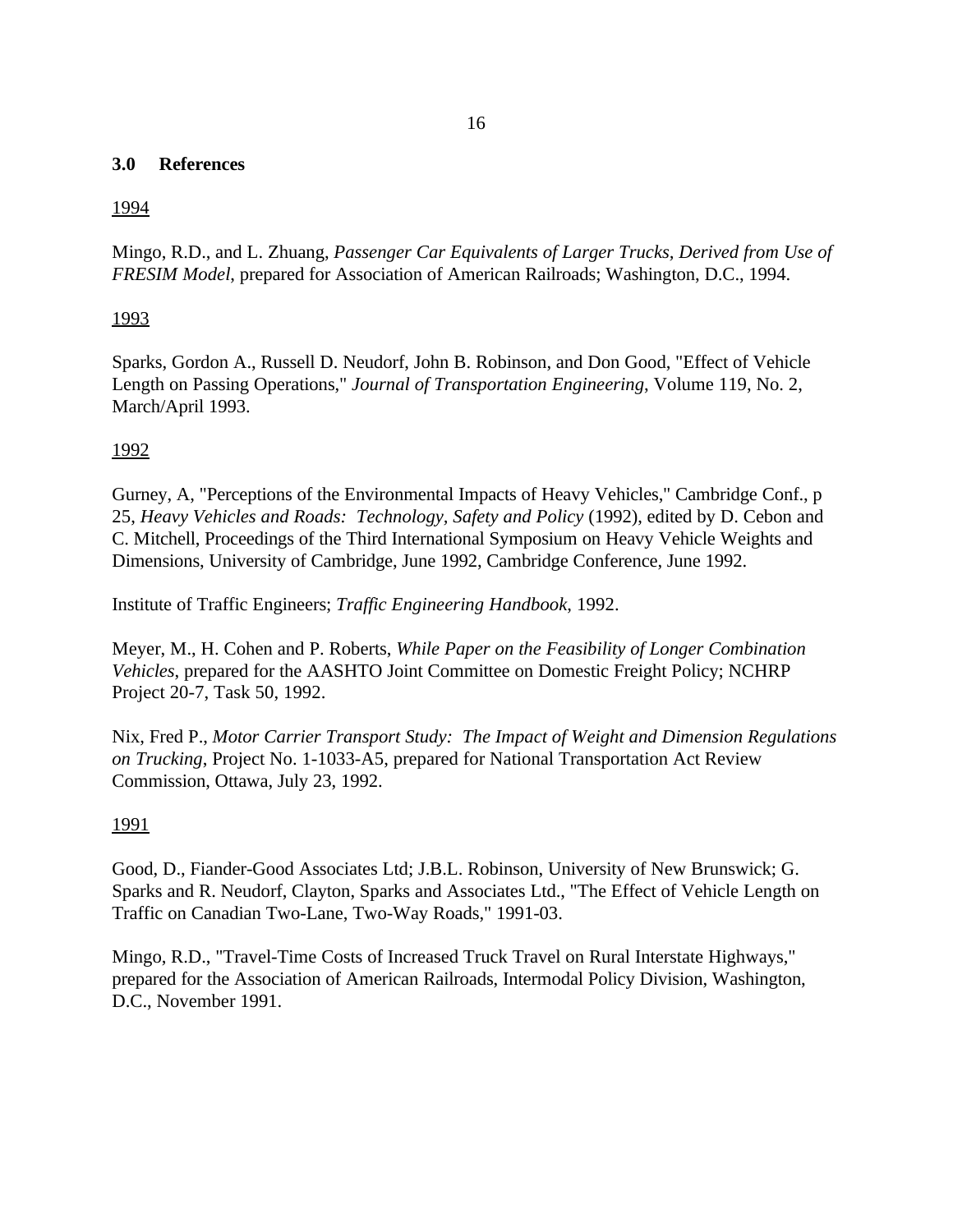#### 1990

Grezeback, L.R., W.R. Reilly, P.O. Roberts, and J.R. Stowers, "Urban Freeway Gridlock Study: Reducing the Impacts of Large Trucks on Peak-Period Urban Freeway Congestion," Transportation Research Board, 69th Annual Meeting, January 7-11, 1990, Washington, D.C., Paper No. 890681, January 1990.

Khan, A.M., J.Y. Wong, M. Rastogi, "Heavy Vehicle Performance on Grade and Climbing Lane Criteria TDS-90-11, Carleton University, Ontario Ministry of Transportation, November 1990.

TRB, *New Trucks for Greater Productivity and Less Road Wear - An Evaluation of the Turner Proposal*, Special Report 227, Transportation Research Board; National Research Council; 1990.

TRB, *Truck Weight Limits Issues and Options*; Special Report 225, Transportation Research Board; National Research Council; 1990.

#### 1989

GAO, "Traffic Congestion: Trends, Measures, and Effects," Report to the Chairman, Subcommittee on Transportation and Related Agencies, Committee on Appropriations, U.S. Senate, GAO/PEMD-90-1, November 1989.

#### 1988

Federal Highway Administration, *Manual on Uniform Traffic Control Devises*, Washington, D.C., 1988.

Hutchinson, B., "Heavy Truck Properties and Highway Design Criteria, *Journal of Transportation Engineering*, ASCE, 1988.

Teal, R.F., "Estimating the Full Economic Costs of Truck Incidents on Urban Freeways," Institute of Transportation Studies, University of California, Irvine, Prepared for AAA Foundation for Traffic Safety, 1730 M Street, N.W., Suite 401, Washington, D.C., 20036, November 1988.

#### 1986

Ervin, R.D. and G. Yoram, "The Influence of Weights and Dimensions on the Stability and Control of Heavy Duty Trucks in Canada: Final Report - Volume I, Technical Report," The University of Michigan Transportation Research Institute, for Canroad Transportation Research Corporation, UMTRI-86-35/I, July 1986.

Hirsch, T.J., "Longitudinal Barriers for Buses and Trucks," *Transportation Research Record 1052*, Transportation Research Board, National Research Council, Washington, D.C., 1986.